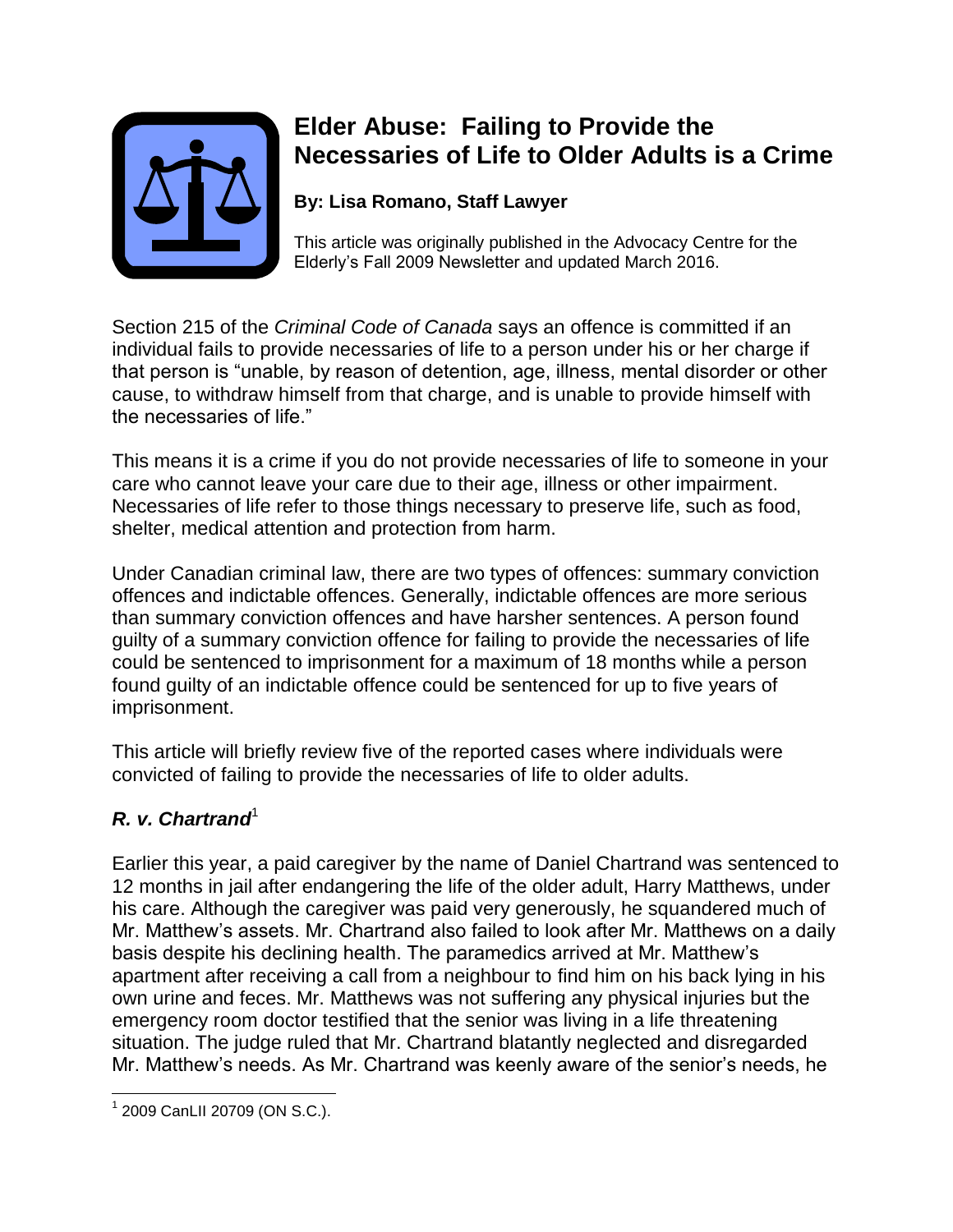knew or should have known that he was not meeting those needs and he was found guilty of failing to provide the necessaries of life.

## $R. v.$  Grant<sup>2</sup>

Margaret Grant called 911 and reported that her 78-year-old mother, Kathleen Grant, was not feeling well. Paramedics found Mrs. Grant malnourished, dirty and seated in a chair covered in urine and feces. She had been sitting in the chair for such a long period of time that the chair had taken the form of her body. She was suffering from multiple ulcers, profound malnutrition, sepsis, extensive gangrene and hydration. Four days after being admitted to hospital, Mrs. Grant died. The daughter pleaded guilty and was sentenced to four years incarceration. The court found that the daughter seriously abused her position of trust in relation to her mother, in addition to benefiting financially from keeping her mother with her. Even though the daughter had limited mental capabilities, she knew or ought to have known that her mother required medical attention and the failure to provide her mother with the necessaries of life contributed to her death.

### *R. v. Nanfo*<sup>3</sup>

Mary Nanfo always lived with and relied on her parents. After the death of her father, she became the primary caregiver for her mother, Maria Nanfo. Mrs. Nanfo was obese, almost blind, incontinent, suffered heart attacks and had been diagnosed with dementia. Especially towards the end of Mrs. Nanfo's life, her daughter provided little care of any kind. The house was unsanitary: human feces covered the floor, walls and bedding while garbage was piled high. Despite her serious medical conditions, Mrs. Nanfo had not seen a doctor for years. The daughter frequently left the home for long periods of time, leaving her mother home alone. When Mrs. Nanfo eventually died of a heart attack, her daughter waited more than 24 hours after her death to call the police because she wanted to try to clean up the house. The court sentenced Ms. Nanfo to imprisonment for one year to be served as a conditional sentence in the community. The court arrived at this sentence because it felt Ms. Nanfo loved her mother "in her own way." The court found that Ms. Nanfo had a lifelong dependence on her parents which resulted in her being only marginally capable of looking after herself and unable to care for a senior with great care needs. As the situation grew worse, it had become harder for her to handle and the situation may have been aggravated by depression.

<sup>&</sup>lt;u>2</u><br>2 2009 NBPC 17 (CanLII).<br><sup>3</sup> 2008 ONCJ 313 (CanLII).